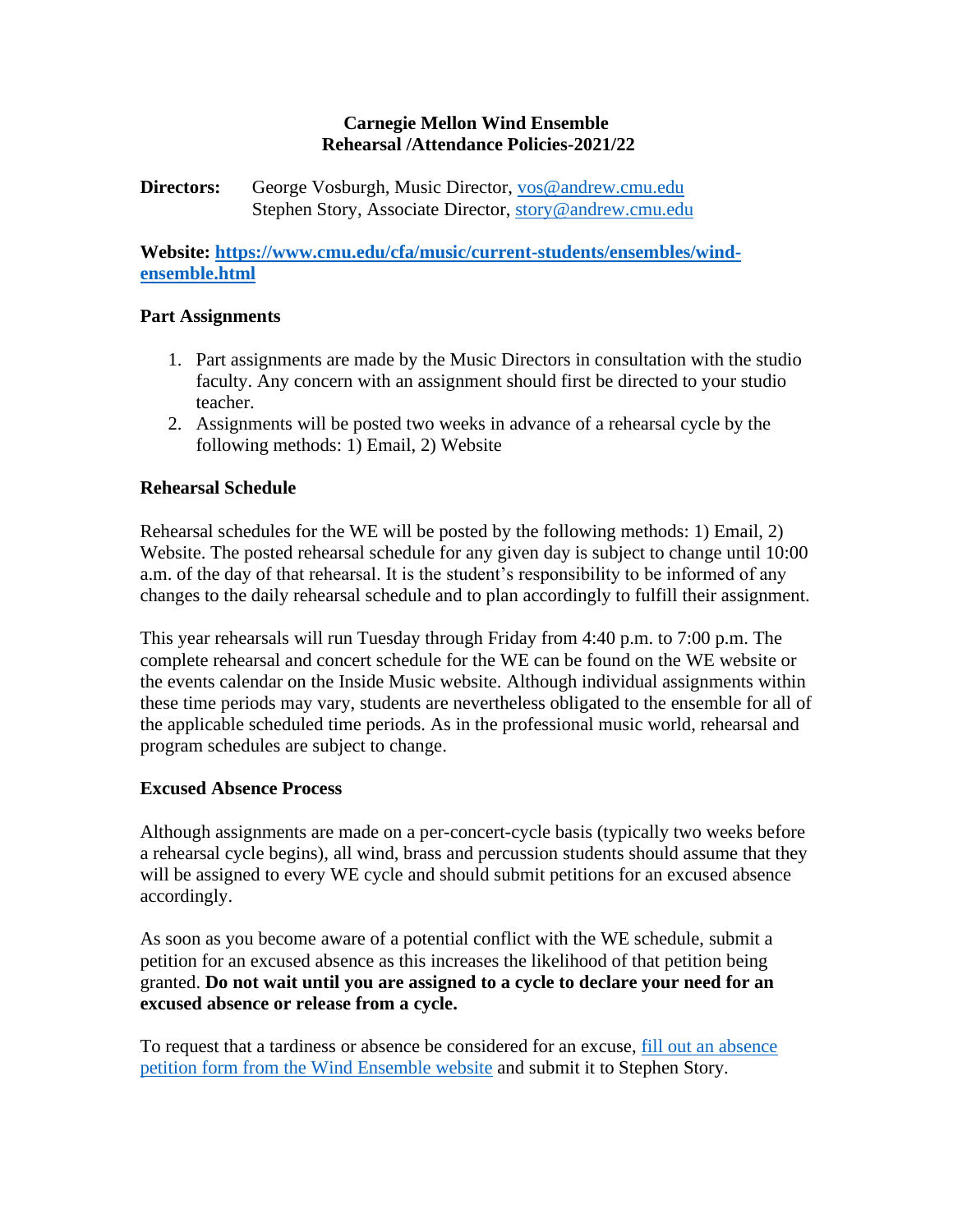In order for your request for an excuse to be considered,

- 1. Your petition must be submitted on time, except in unavoidable circumstances, according to the deadlines below.
- 2. Your studio teacher must sign the petition or email Stephen Story (story@andrew.cmu.edu) if they are not available for a signature.

#### **Deadlines for an Excused Absence Petition**

1. Illness or Emergency: **PETITION WITHIN 3 DAYS** of the date of the tardiness or absence. Also submit **documentation** from a doctor or Carnegie Mellon Student Health Services.

2. Professional Opportunity: **PETITION AT LEAST 2 WEEKS** before the first rehearsal of the cycle in which the tardiness or absence is requested.

3. Other Requests *(family funerals, weddings, etc.)*: **PETITION AT LEAST 2 WEEKS**  before the first rehearsal of the cycle in which the tardiness or absence is requested.

If you have missed the deadline, still submit a petition. In unavoidable circumstances (emergency or sudden illness), your request for an excuse may still be considered.

Please note that approval or disapproval of an Excused Absence Petition is the decision of the Wind Ensemble Directors only.

#### **Unexcused Absences or Tardy**

Attendance is required at every rehearsal, concert, and recording session. An unexcused tardiness or absence will lower your grade. For example, 1 unexcused absence would lower an "A" to a "B". 4 unexcused absences will result in an "R". An unsatisfactory grade (D or lower for undergraduate students, C or lower for graduate and Performance Residency Program students) may result in loss of good standing in the School of Music or being dropped from the School of Music.

| <b>-tardy</b> to 1 rehearsal                          | $= 1/2$ letter grade     |
|-------------------------------------------------------|--------------------------|
| <b>-tardy</b> to 1 dress rehearsal                    | $= 1$ letter grade       |
| <b>-tardy</b> to 1 concert or recording session       | $=$ 4 unexcused absences |
| -absence from one rehearsal                           | $= 1$ letter grade       |
| <b>-absence</b> from one dress rehearsal              | $=$ 2 unexcused absences |
| <b>-absence</b> from one concert or recording session | $=$ 4 unexcused absences |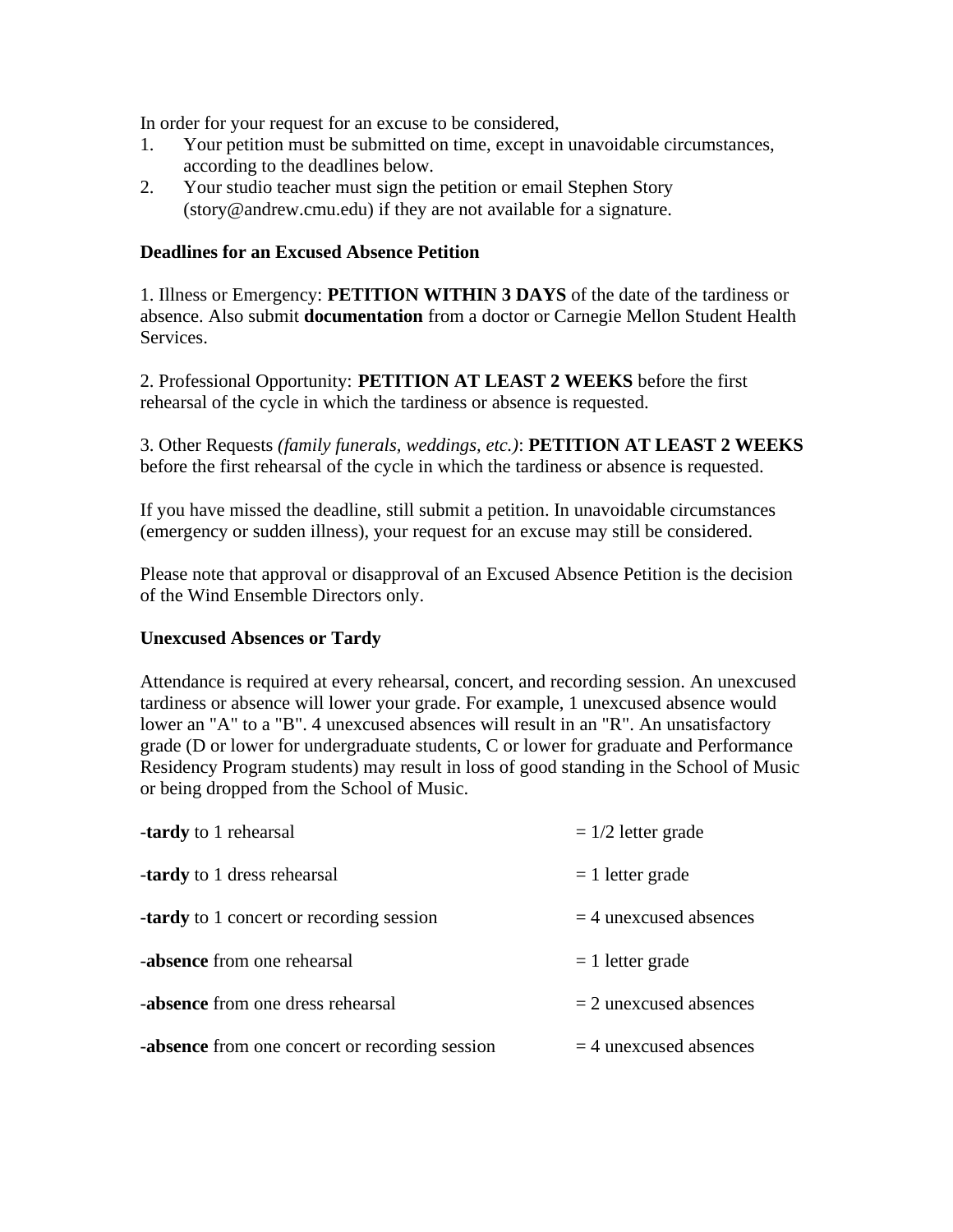## **Music**

1. Your music is your responsibility. Librarians will distribute music folders at least one week before a cycle begins. You must pick up your music well before the first rehearsal. All music is to be kept in the labeled folders.

2. If you are missing a part or have a problem with a part, notify the librarian before it is needed for a rehearsal or a concert in enough time for them to take care of the problem.

3. Take your folder after a rehearsal. Don't leave it! However, do give your folder to the librarian following a concert. Rental parts are expensive! In many cases, the librarian(s) will issue legible copies of original parts. **You will be responsible for any lost music!**

#### **Dress**

The official dress code for the Wind Ensemble is concert black:

1. Black tux (no tails), white shirt, black bow tie, black socks and shoes.

2. Long black gowns or two piece ensemble, long sleeves, black shoes (no open toes).

3. Student concerto soloists may wear appropriate but professional performance outfits.

#### **Technology/Media**

No alarm/beeper watches, cell phones, pagers, newspapers, books or any portable device allowing internet access allowed on any stage or ACH during rehearsals or concerts.

TEXTING OR USE OF ANY ELECTRONICS ON STAGE BEFORE, DURING OR IMMEDIATELY FOLLOWING CONCERTS WILL RESULT IN AN IMMEDIATE FAILING GRADE. TEXTING OR USE OF ANY ELECTRONICS DURING ANY WIND ENSEMBLE REHEARSAL WILL DROP YOUR GRADE TWO LEVELS.

#### **Grading**

Grading will be based on the following criteria:

1. Attendance/tardiness: See above section on unexcused absences and tardiness

2. Preparation: Individual parts must be learned for the first rehearsal of every cycle. This includes understanding how your part fits in with the ensemble based on score study or listening to recordings.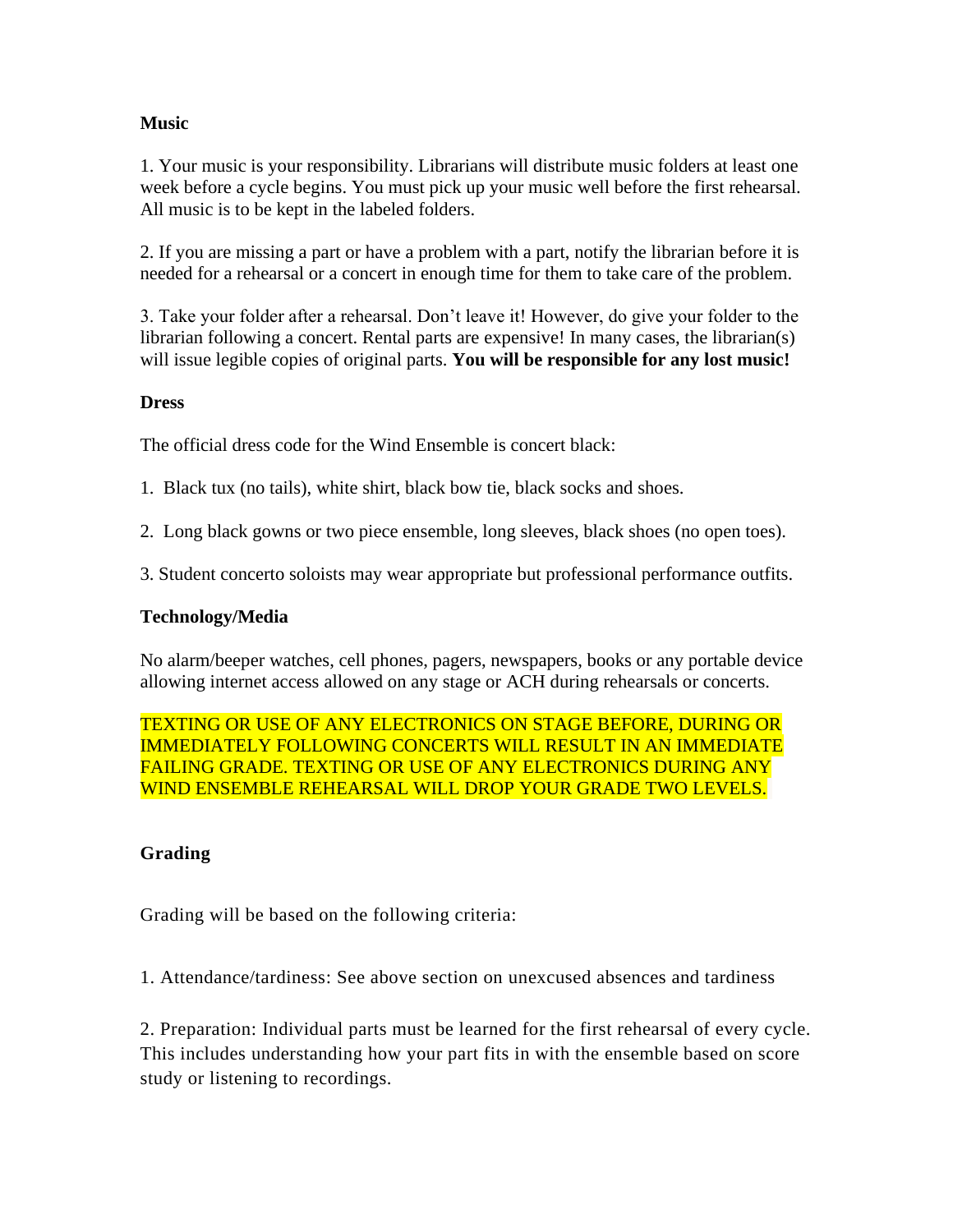3. Professionalism: Professional behavior is expected at all times. Be respectful, considerate and kind to your colleagues. Personal conversations are not appropriate during rehearsals and concerts, make sure that you are always focused on the music. Inappropriate behavior will not be tolerated.

#### **Diversity Statement**

**We must treat every individual with respect.** We are diverse in many ways, and this diversity is fundamental to building and maintaining an equitable and inclusive campus community. Diversity can refer to multiple ways that we identify ourselves, including but not limited to race, color, national origin, language, sex, disability, age, sexual orientation, gender identity, religion, creed, ancestry, belief, veteran status, or genetic information. Each of these diverse identities, along with many others not mentioned here, shape the perspectives our students, faculty, and staff bring to our campus. We, at CMU, will work to promote diversity, equity and inclusion not only because diversity fuels excellence and innovation, but because we want to pursue justice. We acknowledge our imperfections while we also fully commit to the work, inside and outside of our classrooms, of building and sustaining a campus community that increasingly embraces these core values.

Each of us is responsible for creating a safer, more inclusive environment. Unfortunately, incidents of bias or discrimination do occur, whether intentional or unintentional. They contribute to creating an unwelcoming environment for individuals and groups at the university. Therefore, the university encourages anyone who experiences or observes unfair or hostile treatment on the basis of identity to speak out for justice and support, within the moment of the incident or after the incident has passed. Anyone can share these experiences using the following resources:

o **Center for Student Diversity and Inclusion:**

[csdi@andrew.cmu.edu,](mailto:csdi@andrew.cmu.edu) (412) 268-2150

o **[Report-It](http://www.reportit.net/) online anonymous reporting platform:** [reportit.net](http://www.reportit.net/) username**:** *tartans* password**:** *plaid*